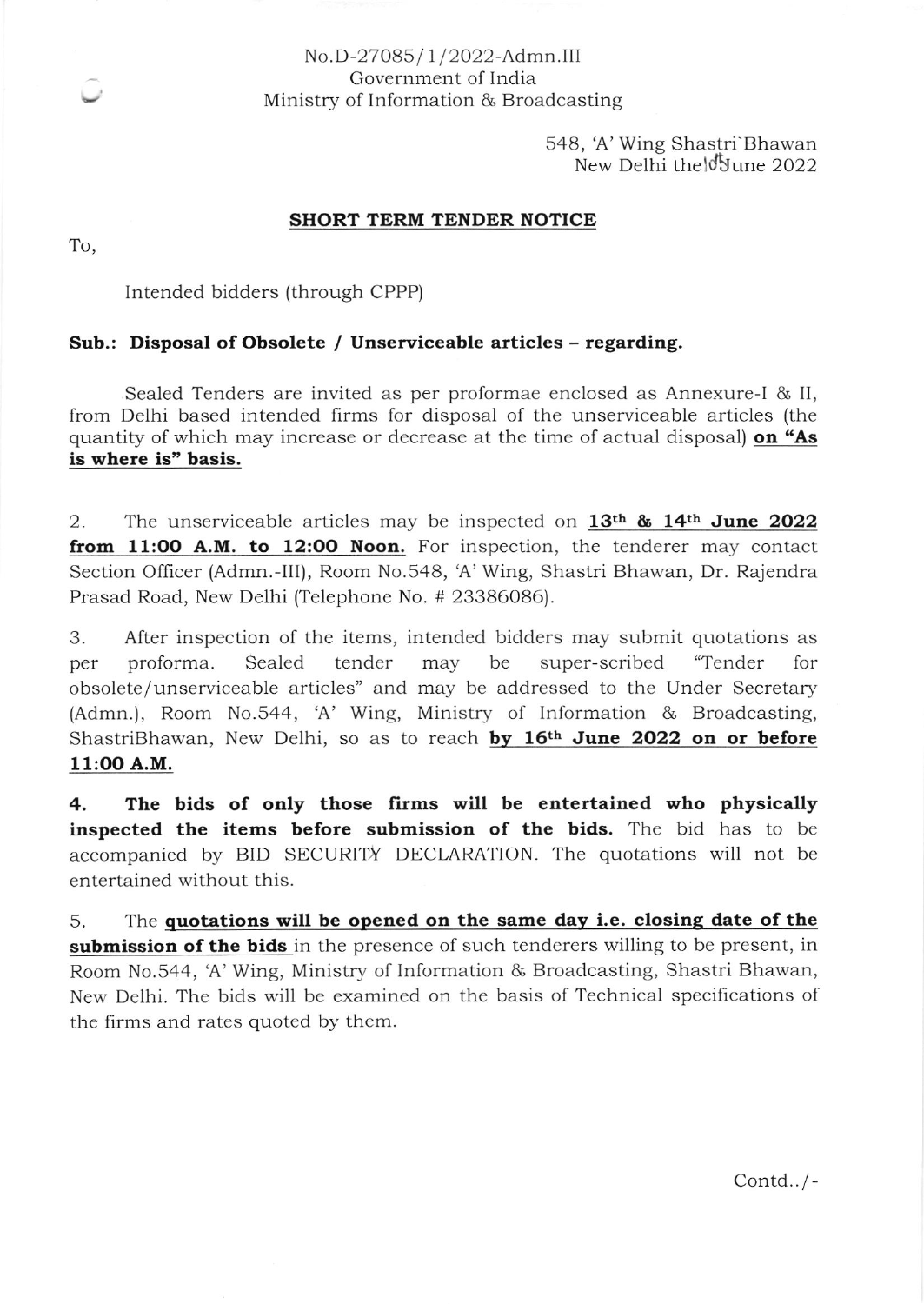6. The successful bidder will be required to remove the material on  $18<sup>th</sup>$  -19<sup>th</sup> June 2022 after acceptance of the tender subject to making full payment by demand draft in favour of Section Officer (Cash), Main Sectt., Ministry of Information & Broadcasting, New Delhi. However, competent authority in the Ministry reserves the right to extend the aforesaid date.

7. The Ministry reserves the right to reject any or all quotations completely or partially without assigning any reason thereof. In this respect the decision of the Ministry will be final.

B. Any dispute arising in the matter shall be resolved through an arbitrator to be nominated by Secretary or Additional Secretary in the Ministry.

9. The contract shall be subject to the Indian Laws and jurisdiction of the courts, located in Delhi.

10. Participating firms must have the e-waste certificate issued by the Competent Authority. A copy of the certificate should be attached with their quotations.

 $456$ 

(Prasoon Kumar Jha) Under Secretary to the Government of India PH # 23384990

Copy to :

NIC --- for uploading on Official web-site of the Ministry